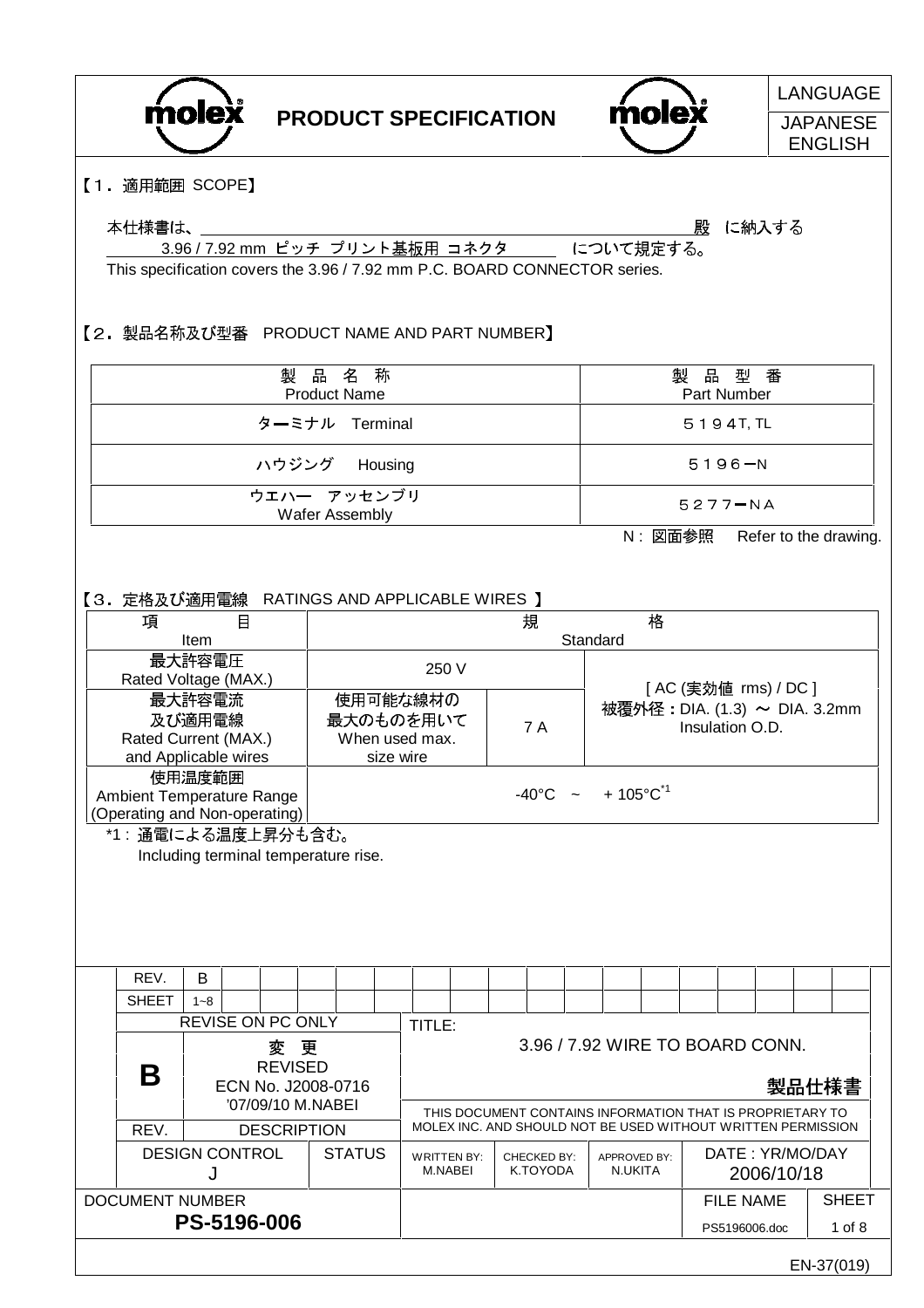



LANGUAGE

**JAPANESE** ENGLISH

#### 【4. 性 能 PERFORMANCE 】

DOCUMENT NUMBER

**PS-5196-006**

## 4-1. 電気的性能 Electrical Performance

|             | 目<br>項<br>Item                                             | 条<br>件<br><b>Test Condition</b>                                                                                                                                                                                                 | 格<br>規<br>Requirement  |
|-------------|------------------------------------------------------------|---------------------------------------------------------------------------------------------------------------------------------------------------------------------------------------------------------------------------------|------------------------|
| $4 - 1 - 1$ | 接触抵抗<br>Contact<br>Resistance                              | コネクタを嵌合させ、開放電圧 20mV以下、短絡電圧<br>10mA にて測定する。<br>(JIS C5402 5.4)<br>Mate connectors, measure by dry<br>circuit, 20mV MAX., 10mA.<br>(JIS C5402 5.4)                                                                                | 10 milliohms MAX.      |
| $4 - 1 - 2$ | 絶 縁 抵 抗<br>Insulation<br>Resistance                        | 隣接するターミナル間及びターミナル、アース間に、<br>DC 500Vを印加し測定する。<br>(JIS C5402 5.2/MIL-STD-202 試験法 302)<br>When applied 500V DC between adjacent terminal<br>or ground.<br>(JIS C5402 5.2/MIL-STD-202 Method 302)                                   | 1000 Megohms MIN.      |
| $4 - 1 - 3$ | 耐 電 圧<br><b>Dielectric</b><br>Strength                     | 隣接するターミナル間及びターミナル、アース間に、<br>AC(rms) 1500V (実効値) を 1分間印加する。<br>(JIS C5402 5.1/MIL-STD-202 試験法 301)<br>When applied 1500V AC (rms) for 1 minute between<br>adjacent terminal or ground.<br>(JIS C5402 5.1/MIL-STD-202 Method 301) | 異状なきこと<br>No Breakdown |
| $4 - 1 - 4$ | 圧着部接触抵抗<br><b>Contact Resistance</b><br>on Crimped Portion | ターミナルに適合電線を圧着し、開放電圧20mV以下、<br>短絡電流 10mA にて測定する。<br>Crimp the applicable wire on to the terminal, measure<br>by dry circuit, 20mV MAX., 10mA.                                                                                    | 5 milliohms MAX.       |
|             |                                                            |                                                                                                                                                                                                                                 |                        |
|             | <b>REVISE ON PC ONLY</b><br>B<br>SEE SHEET 1 OF 8          | TITLE:<br>3.96 / 7.92 WIRE TO BOARD CONN.                                                                                                                                                                                       | 製品仕様書                  |
|             |                                                            |                                                                                                                                                                                                                                 |                        |
|             | REV.<br><b>DESCRIPTION</b>                                 | THIS DOCUMENT CONTAINS INFORMATION THAT IS PROPRIETARY TO<br>MOLEX INC. AND SHOULD NOT BE USED WITHOUT WRITTEN PERMISSION                                                                                                       |                        |

2 of 8

PS5196006.doc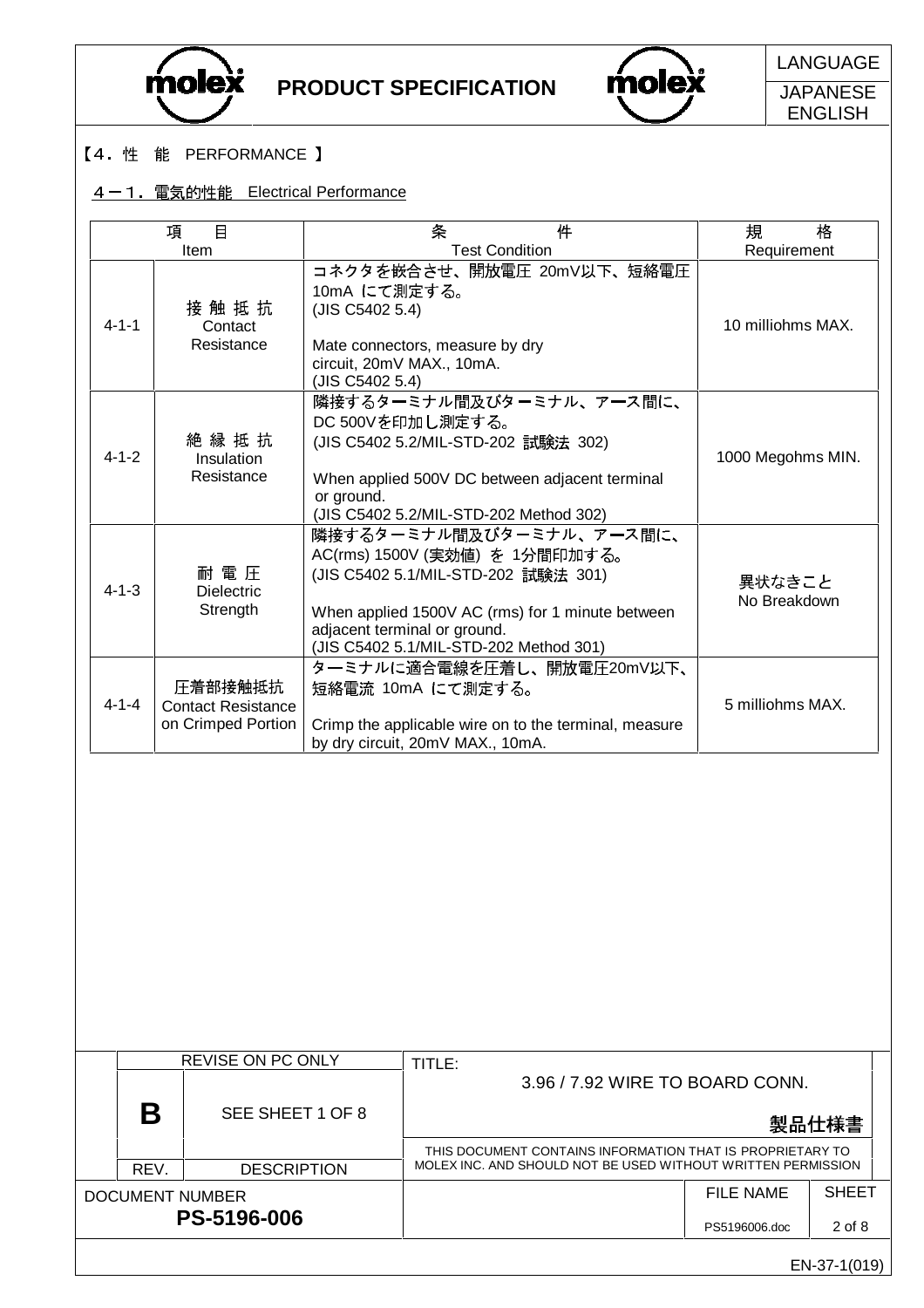



LANGUAGE

**JAPANESE** ENGLISH

### 4-2. 機械的性能 Mechanical Performance

|             | 目<br>項<br>Item                                           | 条<br>件<br><b>Test Condition</b>                                                                                                                                         |                                                                                       | 規<br>格<br>Requirement           |  |  |  |  |
|-------------|----------------------------------------------------------|-------------------------------------------------------------------------------------------------------------------------------------------------------------------------|---------------------------------------------------------------------------------------|---------------------------------|--|--|--|--|
| $4 - 2 - 1$ | 挿入力及び抜去力<br>Insertion and<br><b>Withdrawal Force</b>     | 毎分 25±3 mm の速さで挿入、抜去を行なう。<br>Insert and withdraw connectors at the speed rate of<br>25±3 mm / minute.                                                                   |                                                                                       | 第6項参照<br>Refer to paragraph 6   |  |  |  |  |
|             |                                                          | 圧着されたターミナルを治具に固定し、<br>電線を軸方向に毎分 25±3 mm の速さ                                                                                                                             | AWG.#18                                                                               | 88.2 N {9.0 kgf} MIN.           |  |  |  |  |
| $4 - 2 - 2$ | 圧着部引張り強度<br>Crimping Pull Out<br>Force                   | で引張る。<br>(JIS C5402 6.8)                                                                                                                                                | AWG.#20                                                                               | 58.8 N {6.0 kgf} MIN.           |  |  |  |  |
|             |                                                          | Fix the crimped terminal, apply axial<br>pull out force on the wire at the speed                                                                                        | AWG.#22                                                                               | 39.2 N {4.0 kgf} MIN.           |  |  |  |  |
|             |                                                          | rate of $25 \pm 3$ mm / minute.<br>(JIS C5402 6.8)                                                                                                                      | AWG.#24                                                                               | 29.4 N {3.0 kgf} MIN.           |  |  |  |  |
| $4 - 2 - 3$ | ターミナル挿入力<br><b>Terminal Insertion</b><br>Force           | 圧着されたターミナルをハウジングに挿入する。<br>Insert the crimped terminal into the housing.                                                                                                 | 19.6 N {2.0 kgf} MAX.                                                                 |                                 |  |  |  |  |
| $4 - 2 - 4$ | ターミナル保持力<br>Terminal / Housing<br><b>Retention Force</b> | 圧着されたターミナルをハウジングに装着し、電線を<br>軸方向に毎分 25±3mm の速さで引張る。<br>Apply axial pull out force at the speed rate of $25\pm3$<br>mm / minute on the terminal assembled in the housing. | 29.4 N {3.0 kgf} MIN.                                                                 |                                 |  |  |  |  |
| $4 - 2 - 5$ | ピン保持力<br>Pin Retention<br>Force                          | minute.                                                                                                                                                                 | 毎分 25±3mm の速さでピンを軸方向に押す。<br>Apply axial push force at the speed rate of $25\pm3$ mm / |                                 |  |  |  |  |
|             |                                                          |                                                                                                                                                                         |                                                                                       |                                 |  |  |  |  |
|             | REVISE ON PC ONLY                                        | TITLE:                                                                                                                                                                  |                                                                                       | 3.96 / 7.92 WIRE TO BOARD CONN. |  |  |  |  |
| B           | SEE SHEET 1 OF 8                                         |                                                                                                                                                                         |                                                                                       | 製品仕様書                           |  |  |  |  |

|                    | D    | OLL OIILLII UI 0   | 製品仕様書                                                        |               |              |  |  |  |
|--------------------|------|--------------------|--------------------------------------------------------------|---------------|--------------|--|--|--|
|                    |      |                    | THIS DOCUMENT CONTAINS INFORMATION THAT IS PROPRIETARY TO    |               |              |  |  |  |
|                    | REV. | <b>DESCRIPTION</b> | MOLEX INC. AND SHOULD NOT BE USED WITHOUT WRITTEN PERMISSION |               |              |  |  |  |
| DOCUMENT NUMBER    |      |                    |                                                              | FILE NAME     | <b>SHEET</b> |  |  |  |
| <b>PS-5196-006</b> |      |                    |                                                              | PS5196006.doc | 3 of 8       |  |  |  |
|                    |      |                    |                                                              |               | EN-37-1(019) |  |  |  |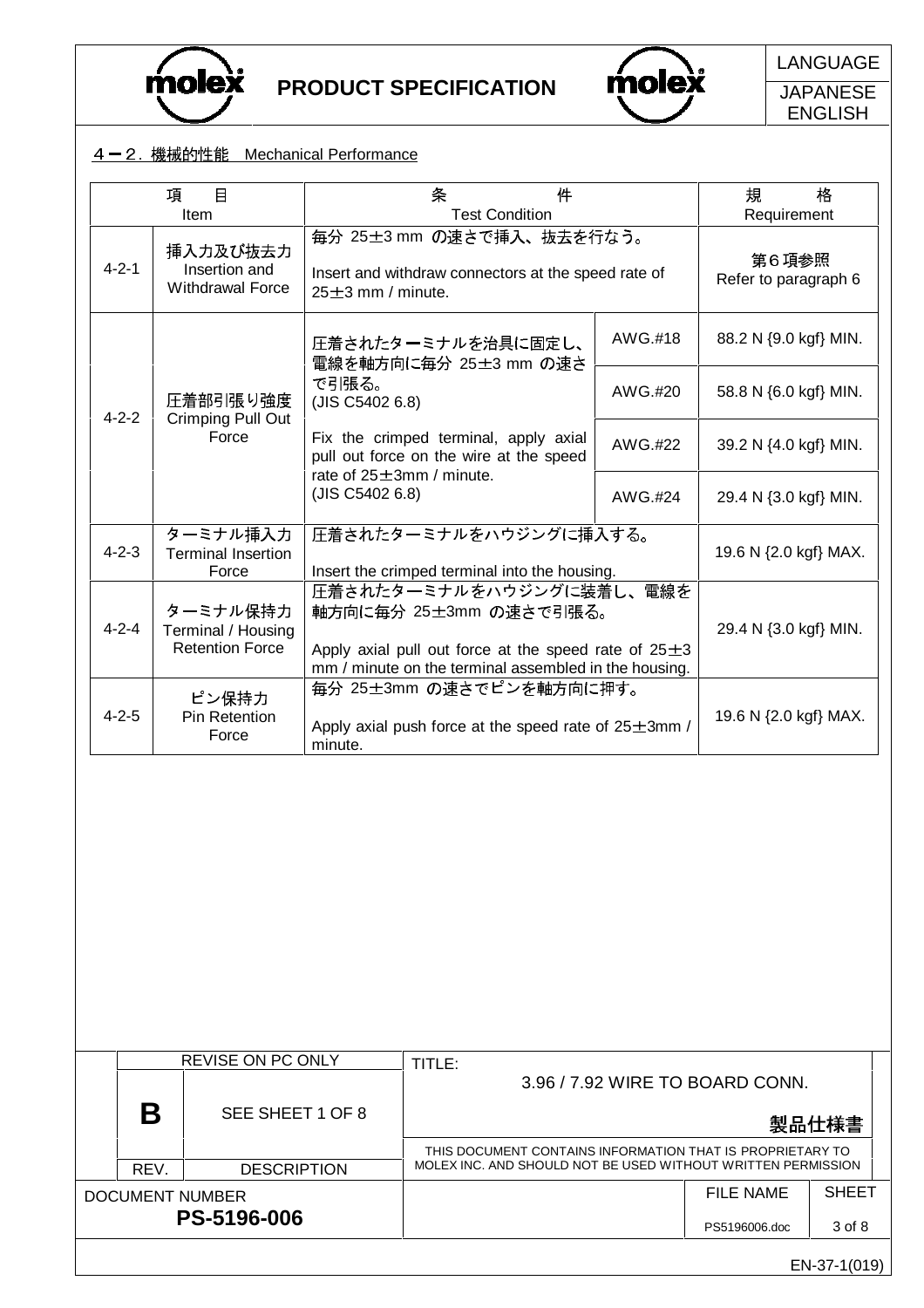

**PS-5196-006**



LANGUAGE

**JAPANESE** ENGLISH

| $4-3.$ $\zeta$ $\oslash$ $\uparrow$ $\uparrow$ Environmental Performance and Others |
|-------------------------------------------------------------------------------------|
|-------------------------------------------------------------------------------------|

| 項           | $\Box$<br>Item                             |            | 件<br>条<br><b>Test Condition</b>                                                                                                    | 規                                                | 格<br>Requirement          |               |
|-------------|--------------------------------------------|------------|------------------------------------------------------------------------------------------------------------------------------------|--------------------------------------------------|---------------------------|---------------|
| $4 - 3 - 1$ | 繰り返し挿抜<br>Repeated Insertion<br>Withdrawal | 回 繰り返す。    | 1分間 10回以下 の速さで挿入、抜去を 30<br>When mated up to 30 cycles repeatedly by<br>the rate of 10 cycles per minute.                           | 接触抵抗<br>Contact<br>Resistance                    | 20 milliohms MAX.         |               |
| $4 - 3 - 2$ | 温度上昇<br><b>Temperature Rise</b>            | (UL 498)   | コネクタを嵌合させ、最大許容電流を通電<br>し、コネクタの温度上昇分を測定する。<br>Carrying rated current load. (UL 498)                                                 | 温度上昇<br>Temperature<br><b>Rise</b>               | 30 °C MAX.                |               |
|             | 耐 振 動 性                                    |            | DC 1mA 通電状態にて、嵌合軸を含む互い<br>に垂直な 3方向に掃引割合 10~55~10 Hz/<br>分、全振幅 1.5mm の振動を各2時間加える。<br>(MIL-STD-202 試験法 201)                          | 外<br>観<br>Appearance<br>接触抵抗                     | 異状なきこと                    | No Damage     |
| $4 - 3 - 3$ | Vibration                                  |            | Amplitude : 1.5mm P-P<br>Frequency : 10~55~10 Hz in 1 minute<br>Duration : 2 hours in each X.Y.Z. axes<br>(MIL-STD-202 Method 201) | Contact<br>Resistance<br>瞬<br>断<br>Discontinuity | 20 milliohms MAX.<br>MAX. | 1 microsecond |
|             |                                            |            | DC 1mA 通電状態にて、嵌合軸を含む互い<br>に垂直な6方向に、 490m/s2 {50G}、の衝撃                                                                              | 観<br>外<br>Appearance                             | 異状なきこと                    | No Damage     |
| $4 - 3 - 4$ | 耐 衝 撃 性<br><b>Mechanical Shock</b>         | を 各3回 加える。 | (JIS C60068-2-27/MIL-STD-202試験法 213)<br>490 m/s <sup>2</sup> {50G}, 3 strokes in each X.Y.Z.                                       | 接触抵抗<br>Contact<br>Resistance                    | 20 milliohms MAX.         |               |
|             |                                            | axes.      | (JIS C60068-2-27/MIL-STD-202Method213)                                                                                             | 断<br>瞬<br>Discontinuity                          | MAX.                      | 1 microsecond |
|             |                                            |            |                                                                                                                                    |                                                  |                           |               |
|             | <b>REVISE ON PC ONLY</b>                   |            | TITLE:                                                                                                                             |                                                  |                           |               |
| B           | SEE SHEET 1 OF 8                           |            | 3.96 / 7.92 WIRE TO BOARD CONN.                                                                                                    |                                                  |                           | 製品仕様書         |
| REV.        | <b>DESCRIPTION</b>                         |            | THIS DOCUMENT CONTAINS INFORMATION THAT IS PROPRIETARY TO<br>MOLEX INC. AND SHOULD NOT BE USED WITHOUT WRITTEN PERMISSION          |                                                  |                           |               |
|             | <b>DOCUMENT NUMBER</b>                     |            |                                                                                                                                    |                                                  | <b>FILE NAME</b>          | <b>SHEET</b>  |

EN-37-1(019)

4 of 8

PS5196006.doc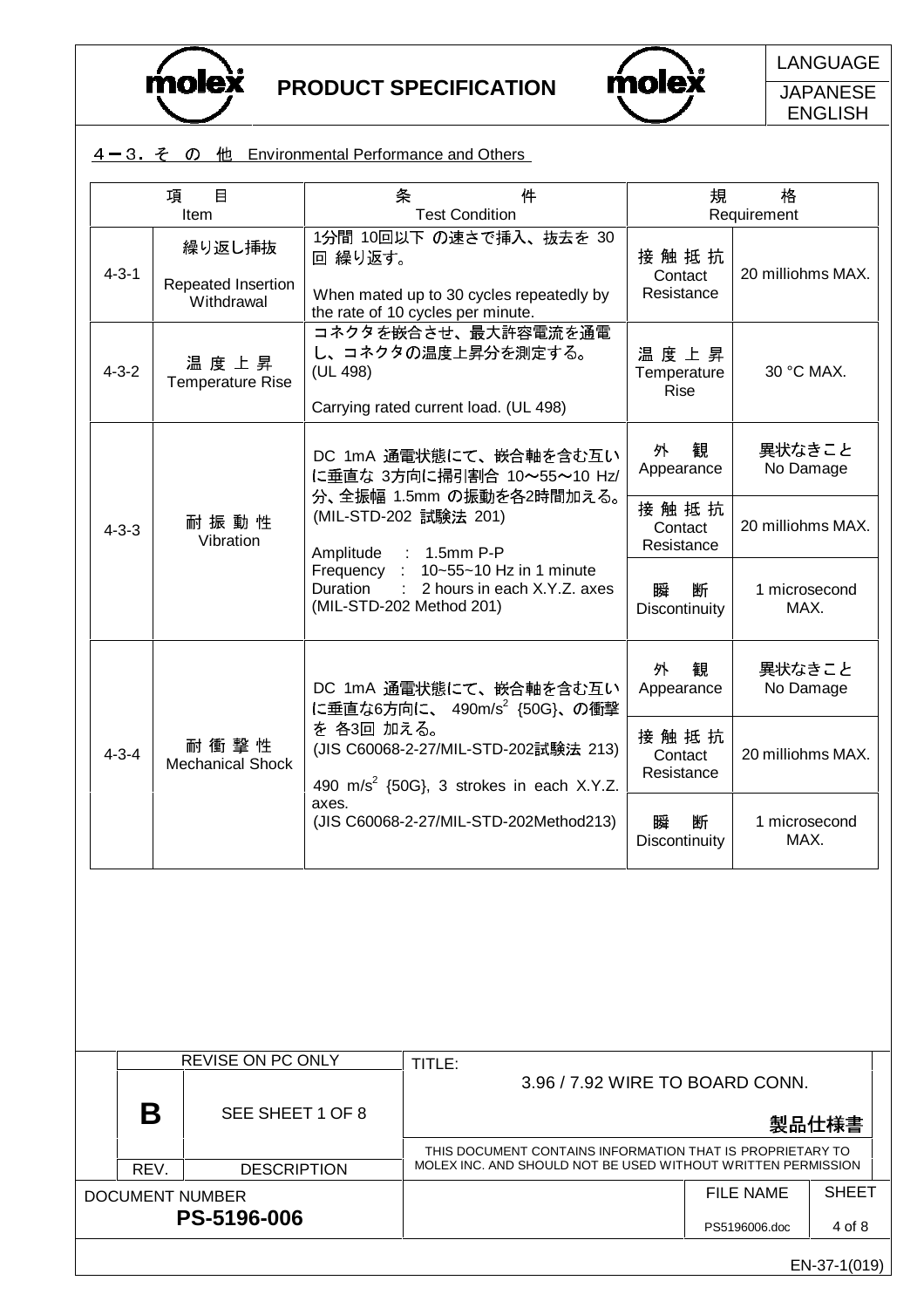



LANGUAGE

**JAPANESE** ENGLISH

|             | $\Box$<br>項<br>Item           | 条<br>件<br><b>Test Condition</b>                                                                                      | 格<br>規<br>Requirement                   |                                |  |
|-------------|-------------------------------|----------------------------------------------------------------------------------------------------------------------|-----------------------------------------|--------------------------------|--|
|             |                               | コネクタを嵌合させ、105±2°C の雰囲気中<br>に 96時間 放置後取り出し、1~2 時間 室温<br>に放置する。                                                        | 観<br>外<br>Appearance                    | 異状なきこと<br>No Damage            |  |
| $4 - 3 - 5$ | 耐熱性<br><b>Heat Resistance</b> | (JIS C60068-2-2/MIL-STD-202 試験法 108)<br>105 $\pm$ 2 $\degree$ C, 96 hours<br>(JIS C60068-2-2/MIL-STD-202 Method 108) | 接 触 抵 抗<br>Contact<br>Resistance        | 20 milliohms MAX.              |  |
|             | 耐寒性<br><b>Cold Resistance</b> | コネクタを嵌合させ、-40±3℃ の雰囲気中に<br>96時間 放置後取り出し、1~2 時間 室温に                                                                   | 観<br>外<br>Appearance                    | 異状なきこと<br>No Damage            |  |
| $4 - 3 - 6$ |                               | 放置する。<br>(JIS C60068-2-1)<br>$-40\pm3$ °C for 96 hours.<br>(JIS C60068-2-1)                                          | 接触抵抗<br>Contact<br>Resistance           | 20 milliohms MAX.              |  |
|             |                               | コネクタを嵌合させ、60±2°C、<br>相対湿度 90~95% の雰囲気中に 96時間<br>放置後取り出し、1~2 時間 室温に放置<br>する。                                          | 外<br>観<br>Appearance                    | 異状なきこと<br>No Damage            |  |
| $4 - 3 - 7$ | 耐湿性                           | (JIS C60068-2-3/MIL-STD-202 試験法103)<br>Temperature: $60 \pm 2^{\circ}$ C                                             | 接触抵抗<br>Contact<br>Resistance           | 20 milliohms MAX.              |  |
|             | Humidity                      | Relative Humidity: 90~95%<br>Duration: 96 hours<br>(JIS C60068-2-3/MIL-STD-202 Method103)                            | 耐電圧<br><b>Dielectric</b><br>Strength    | 4-1-3項満足のこと<br>Must meet 4-1-3 |  |
|             |                               |                                                                                                                      | 絶縁抵抗<br><b>Insulation</b><br>Resistance | 100 Megohms<br>MIN.            |  |

|                    |                                | <b>REVISE ON PC ONLY</b> | TITLE:                                                       |               |              |  |  |  |
|--------------------|--------------------------------|--------------------------|--------------------------------------------------------------|---------------|--------------|--|--|--|
|                    |                                |                          | 3.96 / 7.92 WIRE TO BOARD CONN.                              |               |              |  |  |  |
|                    | Β<br>SEE SHEET 1 OF 8<br>製品仕様書 |                          |                                                              |               |              |  |  |  |
|                    |                                |                          | THIS DOCUMENT CONTAINS INFORMATION THAT IS PROPRIETARY TO    |               |              |  |  |  |
|                    | REV.                           | <b>DESCRIPTION</b>       | MOLEX INC. AND SHOULD NOT BE USED WITHOUT WRITTEN PERMISSION |               |              |  |  |  |
| DOCUMENT NUMBER    |                                |                          |                                                              | FILE NAME     | <b>SHEET</b> |  |  |  |
| <b>PS-5196-006</b> |                                |                          |                                                              | PS5196006.doc | 5 of 8       |  |  |  |
|                    |                                |                          |                                                              |               |              |  |  |  |

EN-37-1(019)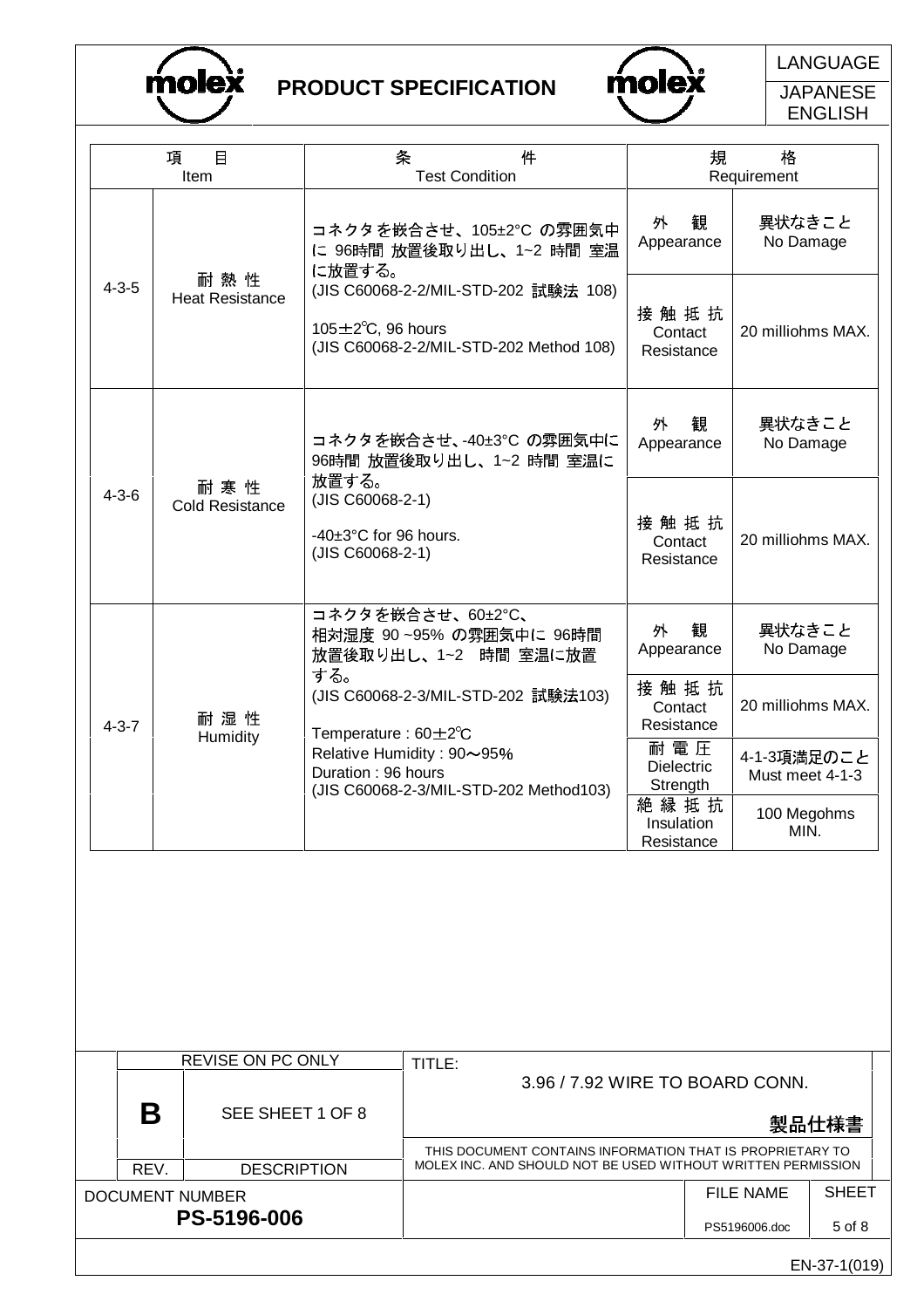



LANGUAGE

**JAPANESE** ENGLISH

|                                | 項<br>$\Box$<br>Item                             |                                                 | 条<br>件<br><b>Test Condition</b>                                                                                                                | 規<br>格<br>Requirement            |   |                                                                                |              |
|--------------------------------|-------------------------------------------------|-------------------------------------------------|------------------------------------------------------------------------------------------------------------------------------------------------|----------------------------------|---|--------------------------------------------------------------------------------|--------------|
|                                |                                                 |                                                 | コネクタを嵌合させ、-55℃ に 30分、<br>+105 °C に 30分、これを 1サイクル とし<br>5サイクル 繰り返す。但し、温度移行時間は<br>5分以内 とする。試験後、1~2時間 室温に                                         | 外<br>Appearance                  | 観 | 異状なきこと<br>No Damage                                                            |              |
| $4 - 3 - 8$                    | 温度サイクル<br>Temperature<br>Cycling                | 放置する。<br>(JIS C0025)<br>5 cycles of             | 30 minutes<br>a) $-55^{\circ}$ C                                                                                                               |                                  |   | 20 milliohms MAX.                                                              |              |
| 塩 水 噴 霧                        |                                                 | b) +105 $^{\circ}$ C<br>(JIS C0025)<br>試験法 101) | 30 minutes<br>コネクタを嵌合させ、35±2℃ にて 5±1%<br>重量比 の塩水を 48±4時間 噴霧し、試験後<br>常温で水洗いした後、室温で乾燥させる。<br>(JIS C60068-2-11/MIL-STD-202                        | 外<br>Appearance                  | 観 | 異状なきこと<br>No Damage                                                            |              |
| $4 - 3 - 9$<br>Salt Spray      |                                                 | Method 101)                                     | 48±4 hours exposure to a saltspray from<br>the $5\pm1\%$ solution at $35\pm2\degree$ C<br>(JIS C60068-2-11/MIL-STD-202                         | 接 触 抵 抗<br>Contact<br>Resistance |   | 20 milliohms MAX.                                                              |              |
| 亜硫酸ガス<br>放置する。<br>$4 - 3 - 10$ |                                                 |                                                 | コネクタを嵌合させ、40±2℃ にて<br>50±5ppm の亜硫酸ガス中に 24時間                                                                                                    | 外<br>観<br>Appearance             |   | 異状なきこと<br>No Damage                                                            |              |
|                                | $SO2$ Gas                                       | at $40 \pm 2^{\circ}$ C.                        | 24 hours exposure to $50\pm5$ ppm SO <sub>2</sub> gas                                                                                          |                                  |   | 20 milliohms MAX.                                                              |              |
| $4 - 3 - 11$                   | 半田付け性<br>Solderability                          |                                                 | ターミナルまたはピンをフラックスに浸し、<br>本体の取付け基準面より 1.2mm 迄、230±<br>5℃ の半田に 3±0.5秒 浸す。<br>Soldering Time<br>$:3\pm0.5$ seconds.<br>Solder Temperature: 230±5°C |                                  |   | 浸透面積の75%<br>以上<br>75% of immersed<br>area must show<br>no voids, pin<br>holes. |              |
| $4 - 3 - 12$                   | 半田耐熱性<br>Resistance to<br><b>Soldering Heat</b> | 0.5秒 浸す。<br><b>Soldering Time</b>               | ターミナルまたはピンを本体の取付け基準<br>面より 1.2mm 迄、260±5℃ の半田に 5±<br>: $5\pm0.5$ seconds.<br>Solder Temperature: 260±5°C                                       | 外<br>Appearance                  | 観 | 端子ガタ、割れ等<br>異状なきこと<br>No Damage                                                |              |
|                                |                                                 |                                                 |                                                                                                                                                | ) :参考規格<br>}:参考単位                |   | Reference<br>Reference Unit                                                    | Standard     |
|                                |                                                 |                                                 |                                                                                                                                                |                                  |   |                                                                                |              |
| REVISE ON PC ONLY              |                                                 |                                                 | TITLE:<br>3.96 / 7.92 WIRE TO BOARD CONN.                                                                                                      |                                  |   |                                                                                |              |
|                                | Β                                               | SEE SHEET 1 OF 8                                | THIS DOCUMENT CONTAINS INFORMATION THAT IS PROPRIETARY TO                                                                                      |                                  |   |                                                                                | 製品仕様書        |
|                                | REV.                                            | <b>DESCRIPTION</b>                              | MOLEX INC. AND SHOULD NOT BE USED WITHOUT WRITTEN PERMISSION                                                                                   |                                  |   | <b>FILE NAME</b>                                                               | <b>SHEET</b> |
|                                | <b>DOCUMENT NUMBER</b><br>PS-5196-006           |                                                 |                                                                                                                                                |                                  |   | PS5196006.doc                                                                  | 6 of 8       |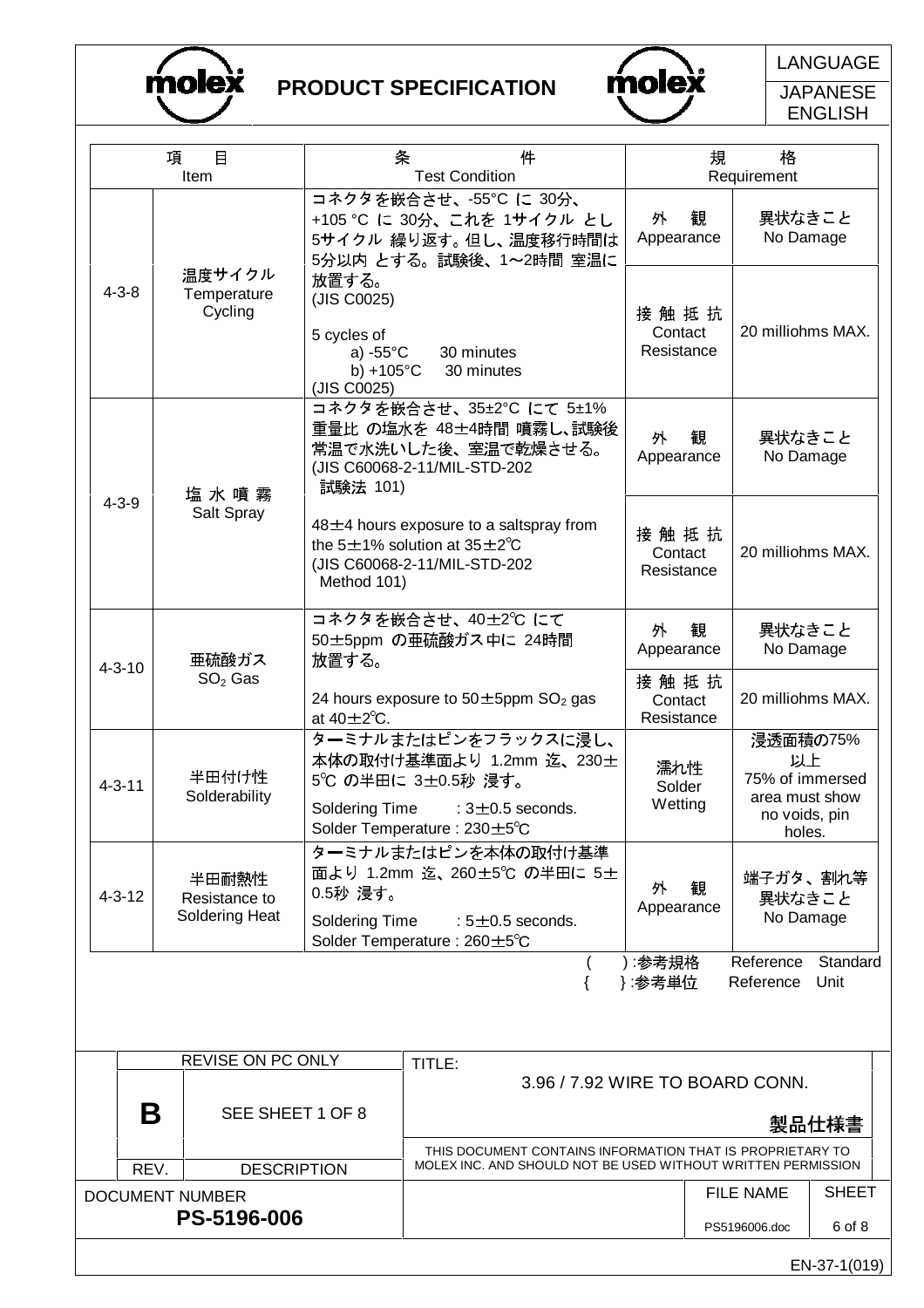



LANGUAGE JAPANESE

ENGLISH

EN-37-1(019)

- 【5. 外観形状、寸法及び材質 PRODUCT SHAPE, DIMENSIONS AND MATERIALS】 図面参照 Refer to the drawing.
- 【6. FPC保持力 FPC RETENTION FORCE】

| 極数             | 単位           |          | 挿入力 (最大値)<br>Insertion (MAX.) |          | 抜去力 (最小値)<br>Withdrawal (MIN.) |          |          |  |
|----------------|--------------|----------|-------------------------------|----------|--------------------------------|----------|----------|--|
| No. of         | <b>UNIT</b>  | 初回       | 6回目                           | 30回目     | 初回                             | 6回目      | 30回目     |  |
| <b>CKT</b>     |              | 1st      | 6th                           | 30th     | 1st                            | 6th      | 30th     |  |
| $\overline{2}$ | N            | 43.1     | 35.3                          | 35.3     | 5.9                            | 4.9      | 4.9      |  |
|                | $\{kgf\}$    | ${4.4}$  | ${3.6}$                       | ${3.6}$  | ${0.60}$                       | ${0.50}$ | ${0.50}$ |  |
| 3              | N            | 54.9     | 47.0                          | 47.0     | 8.9                            | 6.9      | 6.9      |  |
|                | {kgf         | ${5.6}$  | ${4.8}$                       | ${4.8}$  | ${0.90}$                       | ${0.70}$ | ${0.70}$ |  |
| 4              | $\mathsf{N}$ | 66.6     | 58.8                          | 58.8     | 11.8                           | 8.9      | 8.9      |  |
|                | $\{kgf\}$    | ${6.8}$  | ${6.0}$                       | ${6.0}$  | ${1.20}$                       | ${0.90}$ | ${0.90}$ |  |
| 5              | $\mathsf{N}$ | 78.4     | 70.6                          | 70.6     | 14.7                           | 10.8     | 10.8     |  |
|                | $\{kgf\}$    | ${8.0}$  | ${7.2}$                       | ${7.2}$  | ${1.50}$                       | ${1.10}$ | ${1.10}$ |  |
| 6              | $\mathsf{N}$ | 90.2     | 82.3                          | 82.3     | 17.7                           | 12.8     | 12.8     |  |
|                | $\{kgf\}$    | ${9.2}$  | ${8.4}$                       | ${8.4}$  | ${1.80}$                       | ${1.30}$ | ${1.30}$ |  |
| $\overline{7}$ | N            | 102.0    | 94.1                          | 94.1     | 20.6                           | 14.7     | 14.7     |  |
|                | $\{kgf\}$    | ${10.4}$ | ${9.6}$                       | ${9.6}$  | ${2.10}$                       | ${1.50}$ | ${1.50}$ |  |
| 8              | N            | 113.7    | 105.9                         | 105.9    | 23.6                           | 16.7     | 16.7     |  |
|                | $\{kgf\}$    | ${11.6}$ | ${10.8}$                      | ${10.8}$ | ${2.40}$                       | ${1.70}$ | ${1.70}$ |  |
| 9              | $\mathsf{N}$ | 125.5    | 117.6                         | 117.6    | 26.5                           | 18.7     | 18.7     |  |
|                | $\{kgf\}$    | ${12.8}$ | ${12.0}$                      | ${12.0}$ | ${2.70}$                       | ${1.90}$ | ${1.90}$ |  |
| 10             | N            | 137.2    | 129.4                         | 129.4    | 29.5                           | 20.6     | 20.6     |  |
|                | $\{kgf\}$    | ${14.0}$ | ${13.2}$                      | ${13.2}$ | ${3.00}$                       | ${2.10}$ | ${2.10}$ |  |
| 11             | N            | 149.0    | 141.2                         | 141.2    | 32.4                           | 22.6     | 22.6     |  |
|                | $\{kgf\}$    | ${15.2}$ | ${14.4}$                      | ${14.4}$ | ${3.30}$                       | ${2.30}$ | ${2.30}$ |  |
| 12             | N            | 160.8    | 152.9                         | 152.9    | 35.3                           | 24.6     | 24.6     |  |
|                | $\{kgf\}$    | ${16.4}$ | ${15.6}$                      | ${15.6}$ | ${3.60}$                       | ${2.50}$ | ${2.50}$ |  |

|                    |      | <b>REVISE ON PC ONLY</b> | TITLE:                                                       |                  |              |  |  |
|--------------------|------|--------------------------|--------------------------------------------------------------|------------------|--------------|--|--|
|                    |      |                          | 3.96 / 7.92 WIRE TO BOARD CONN.                              |                  |              |  |  |
|                    | Β    | SEE SHEET 1 OF 8         |                                                              |                  | 製品仕様書        |  |  |
|                    |      |                          | THIS DOCUMENT CONTAINS INFORMATION THAT IS PROPRIETARY TO    |                  |              |  |  |
|                    | REV. | <b>DESCRIPTION</b>       | MOLEX INC. AND SHOULD NOT BE USED WITHOUT WRITTEN PERMISSION |                  |              |  |  |
| DOCUMENT NUMBER    |      |                          |                                                              | <b>FILE NAME</b> | <b>SHEET</b> |  |  |
| <b>PS-5196-006</b> |      |                          |                                                              | PS5196006.doc    | 7 of 8       |  |  |
|                    |      |                          |                                                              |                  |              |  |  |